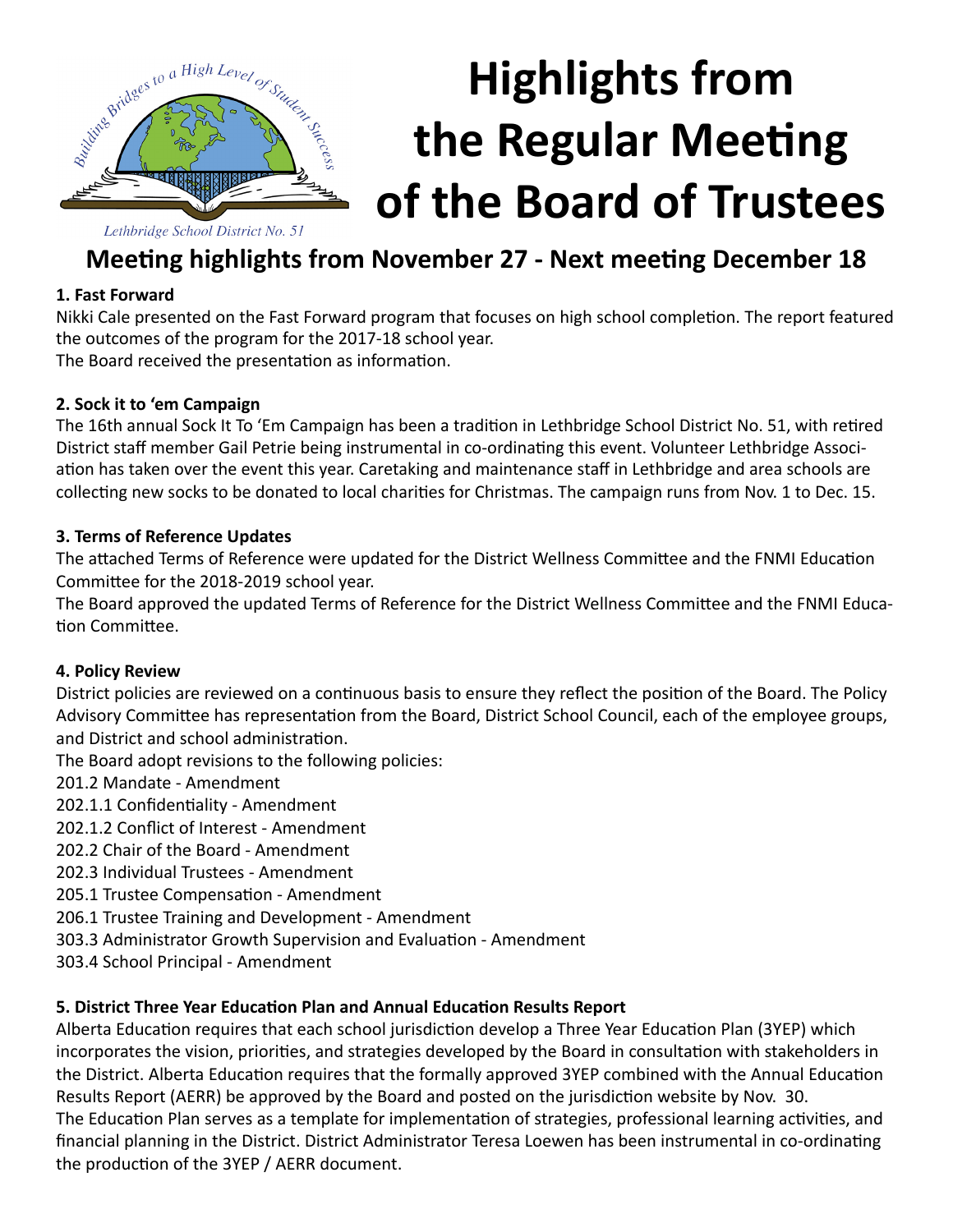#### **5. District Three Year Education Plan and Annual Education Results Report**

The Education Centre leadership team worked collaboratively to provide input into the plan.

The priorities and major strategies in the plan were developed by the Board subsequent to input received at the annual Town Hall Meeting and consultation with District and school administration.

The results in the report contain Information from the provincial 2017-18 Accountability Pillar Report including the Provincial Achievement Tests and Diploma Exams.

Teresa Loewen attended the Board meeting to highlight both the 3YEP and the AERR.

The Board approved the combined Three Year Education Plan and 2017-18 Annual Education Results Report as presented or as amended.

#### **6. 2017-18 Audited Financial Statement**

School jurisdictions are required to submit an audited financial report to Alberta Education. Will Zobell, Partner, from BDO Canada LLP, will attend the meeting to speak to the audited financial statement. The Board approved the Audited Financial Statements for the 2017-18 fiscal year.

#### **7. 2018-19 Budget Update**

Included with the memo in the agenda was a Budget update for the 2018-19 school year based on Sept. 30 enrolment numbers. Director of Finance Mark DeBoer attend the meeting to review the update.

The Board approved the Budget Update for the 2018-19 fiscal year.

The update begins on Page 112 of the [AGENDA](http://www.lethsd.ab.ca/documents/general/2018-11-27%20Board%20Meeting%20Agenda.pdf).

#### **8. Breakfast with the Board – Chinook High School – December 5, 2018**

Lethbridge School District trustees have a long standing practice of visiting district facilities in order to better understand the operations at each site. Visits by trustees are truly appreciated by staff.

On a monthly basis trustees meet with the staff of at least one district site for a continental breakfast.

The informal meeting provides an opportunity for staff to share highlights of their work with trustees.

Additionally, trustees can share information about district initiatives and respond to questions staff members may have.

Breakfast with the Board has been scheduled at Chinook High School on Wednesday, Dec. 5, 2018 at 7:30 a.m. Following the breakfast, Principal Kevin Wood will provide a tour of the school for trustees. The Board received the report as information.

#### **9. Trustee Renumeration**

A motion on Trustee remuneration, which read, "that due to recent changes in income tax regulations effective January 1, 2019, as applied to Trustees, Lethbridge School District No. 51 Board of Trustees increase their honorarium, including per diem rates, to reflect a hold harmless position in after tax dollars," was defeated.

#### **10. Associate Superintendent Reports**

Christine Lee, Associate Superintendent, Business Affairs; Rik Jesse, Associate Superintendent, Human Resources and Morag Asquith, Associate Superintendent, Instructional Services, delivered their respective reports for the Board. To read the reports in full, see Page 122 of the [AGENDA.](http://www.lethsd.ab.ca/documents/general/2018-11-27%20Board%20Meeting%20Agenda.pdf)

#### **11. Board Priorities Report**

The District Office Leadership Team is committed to keeping the Board informed regarding progress in Board priority areas. An update on progress will be provided in the form of a report each month. The report can be found on Page 132 of the [AGENDA](http://www.lethsd.ab.ca/documents/general/2018-11-27%20Board%20Meeting%20Agenda.pdf).

The Board received the report as information.